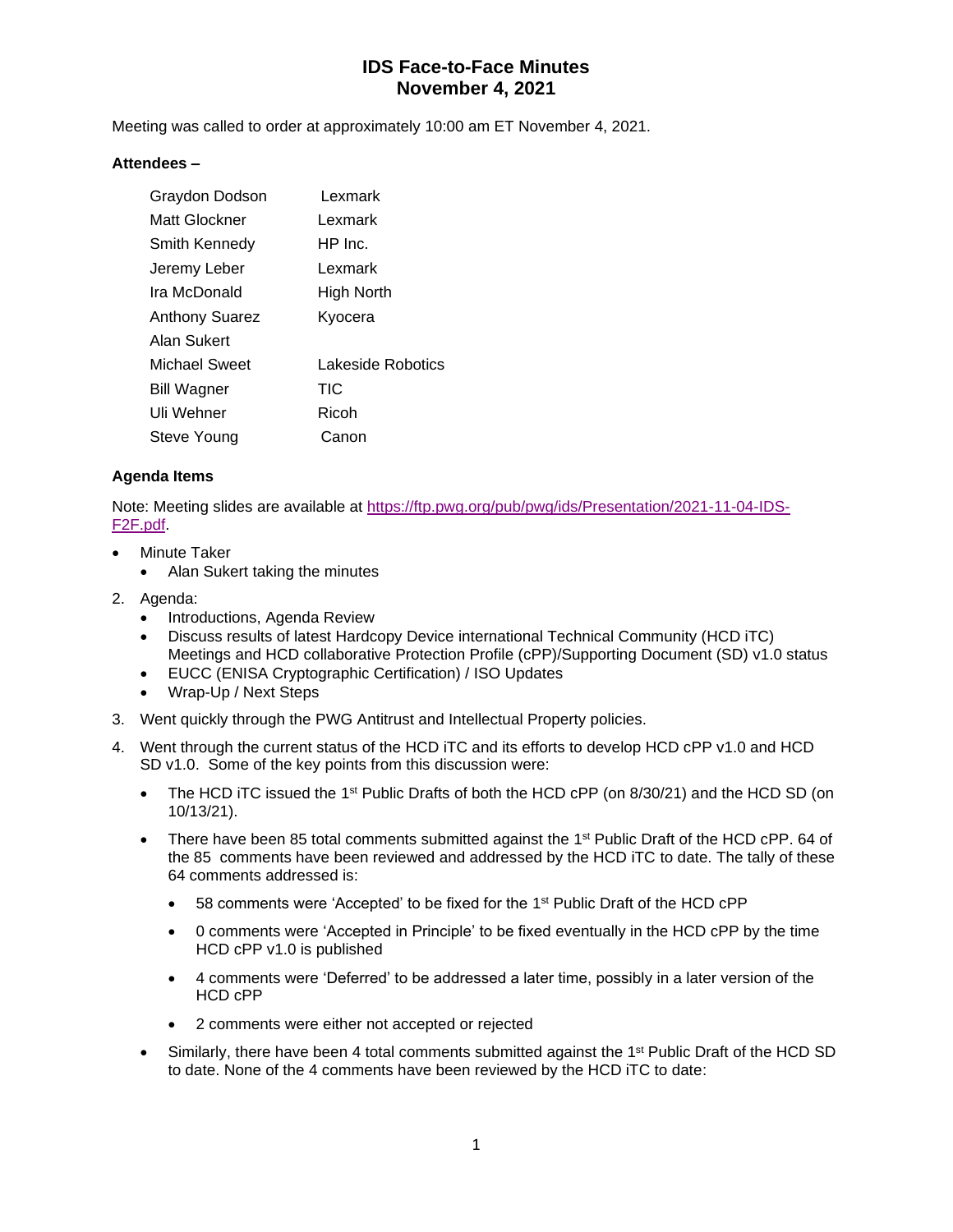- The HCD iTC was finally able to rework JBMIA's proposal for the FPT\_KYP\_EXT.1 Protection of Key and Key Material SFR after the sixth attempt to completely revise the text to make it in line with the FPT\_KYP\_EXT SFR from the Full Drive Encryption Encryption Engine (FDE EE) cPP and a revised Application Note and with the Assurance Activities from the FDE EE SD,
- One issue that came up at a recent HCD iTC meeting dealt with a requirement in the Secure Boot SFR FPT\_SBT\_EXT.1 that the Root of Trust is "implemented in immutable memory". One comment to the HCD cPP  $1<sup>st</sup>$  Public Draft was to add to this requirement to explicitly include hardware Roots of Trust because current it only addressed software Roots of Trust. Ira pointed out that according to both ISO and NIST there are only hardware-based Roots of Trust, so the HCD iTC shouldn't be talking about software-based ones at all anyway. Al stated he would bring this point up to the HCD iTC at its next meeting.
- The biggest issue facing the HCD iTC right now has to do with how to handle Cryptographic Erase (CE). The background for this issue is that if an HCD has any type of nonvolatile storage device such as a hard disk drive, in processing a print, copy, scan and fax job the device will leave a temporary copy of that job permanently on the drive which could be retrieved from the drive if it was somehow removed from the device. So, the HCD cPP needs to address how user, job and confidential data stored on the device like these temporary image files can be made irretrievable.

The process of making this image data irretrievable is called sanitization. The US Government Standard governing sanitization is NIST SP 800-88r1. For disk drives there are two main methods for sanitization outside of destruction of the drive – Image Overwrite and Cryptographic Erase. HCDs generally use the "Image Overwrite" mechanism for sanitization since most HCDs have standard nonvolatile drives. However, for HCDs with Solid State Drives or self-encrypting nonvolatile storage devices or Self-Encrypting Drives (SEDs) the "Image Overwrite" mechanism will not work because you can't point to the exact location where the image files are stored – you have to use Cryptographic Erase where the encryption key for the image file is destroyed.

JISEC (the Japanese Scheme) wants the Image Overwrite discussions in the Security Problem Definition and in the FDP\_RIP.1/Overwrite SFR to only include the "Image Overwrite" mechanism. JISEC feels Cryptographic Erase is covered by the two Key Destruction SFRs (FCS\_CKM.4 & FCS\_CKM\_EXT.4) already in the HCD cPP. Some HCD iTC members disagree and feel Cryptographic Erase is not adequately covered by the two Key Destruction SFRs

ITSCC (the Korean Scheme) feels Image Overwrite and Cryptographic Erase are two different things and agrees with JISEC's position. ITSCC's suggestion is that the HCD iTC create additional optional requirements specifically for Cryptographic Erase. To address this issue the HCD iTC created a subgroup to address the Cryptographic Erase requirements which had it's first meeting on 11/3/21.

- When discussing some of the remaining issues that need to be addressed by the HCD iTC, one of the issues was whether the HCD cPP v1.0 would include removal of support for Cipher suites with RSA Key Generation with keys < 2048 bits as required by NIST SP 800-56B and NIST SP 800-131A. Ira pointed out that in 2022 NIST is going to require that Cipher suites with RSA Key Generation will require keys >= 3072 bits, so maybe some type of App Note stating that fact should be included in the HCD cPP.
- Al indicated that in terms of new content, a new factor that may impact what goes into HCD cPP v1.0 is the new ENISA Cryptographic Certification (EUCC) which he will talk about in much more detail later.
- Al provided a status update on the schedule as follows:
	- o 1<sup>st</sup> Public Draft Review for HCD cPP: Completed on 10/8
	- o 1<sup>st</sup> Public Draft Review for HCD cPP: Scheduled for Completion on 11/15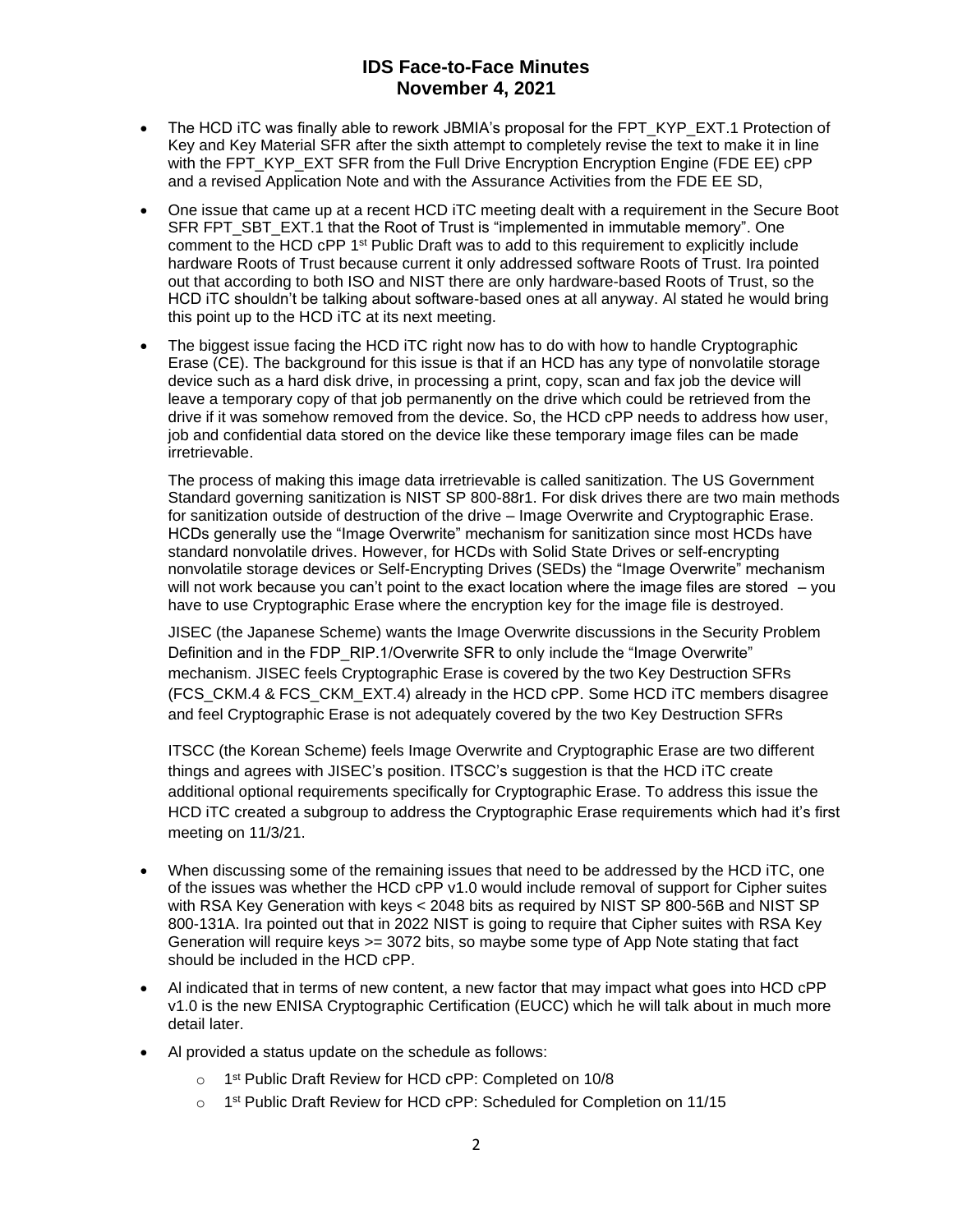- 2<sup>nd</sup> Public Draft Submitted for Review: Planned for 12/1 on Master Schedule; Al thinks it will more likely be around the beginning of January 2022
- o Final Draft Submitted for Review: Planned for 3/14/22 on Master Schedule; Al thinks it will be closer to mid-end April 2022
- o Final Documents Published: Planned for 4/15/22 on Master Schule; Al thinks is will probably be late 2Q 2022.
- Al then listed these items as ones to consider for inclusion in the HCD cPP/SD Post-v1.0:
	- o Inclusion of support for TLS 1.3 and deprecation of TLS 1.1
	- o Inclusion of NTP if it doesn't make v1.0
	- o Inclusion of ALC\_FLR.\* if it doesn't make v1.0
	- $\circ$  Incorporate, as applicable, the changes to ISO 15408, particularly any relevant new SFRs in the updated Part 2
	- o Support for SNMPv3
	- o Support for Wi-Fi and maybe Bluetooth
	- o Support for NFC
	- $\circ$  Support for Security Information and Event Monitoring (SIEM) and related systems
	- o Expand to address 3D printing
	- o Support for new crypto algorithms
	- o Updates due to changes from ISO, FIPS or NIST Standards/Guidelines, NIAP TDs, or CCDB Crypto WG
	- o Indirect updates based on new technologies or customer requests
- Al finished the HCD iTC discussion with some more additions to the HCD iTC lessons learned he presented at May and August 2021 IDS Face-to-Face Meetings. These additional lessons learned were:
	- Even after the third attempt at creating a PP for the same class of products, it still amazes me how bad we are at estimating how long it takes to develop a PP
	- Along the same lines, it's always the topics that you think will be the easy ones to resolve that most often turn out to be the biggest stumbling blocks, so never assume any comment or topic will be an "easy" one to resolve
	- Minutes of meetings are crucial when developing something like a cPP or SD, because you often need to know what was decided or discussed at a previous meeting
	- All iTC documentation including minutes should be available on-line to everyone
	- iTCs have to be flexible because sometimes unexpected requirements come from both the expected sources and sometimes surprise sources
	- Use of a good document management/version control tool from the start is essential
- 5. Al then briefly went ta discussion of the ENISA Cybersecurity Certification (EUCC). The reason for discussing EUCC was that he felt that EUCC will have significant impact on the HCD cPP, the CC and possible HCD vendors because of many of the provisions that are included within EUCC. Some key topics covered by Al's discussion were:
	- ENISA's goals are to:
		- Serve as a candidate EU cybersecurity certification scheme
		- Successor to existing schemes operating under the SOG-IS MRA (Senior Officials Group Information Systems Security Mutual Recognition Agreement)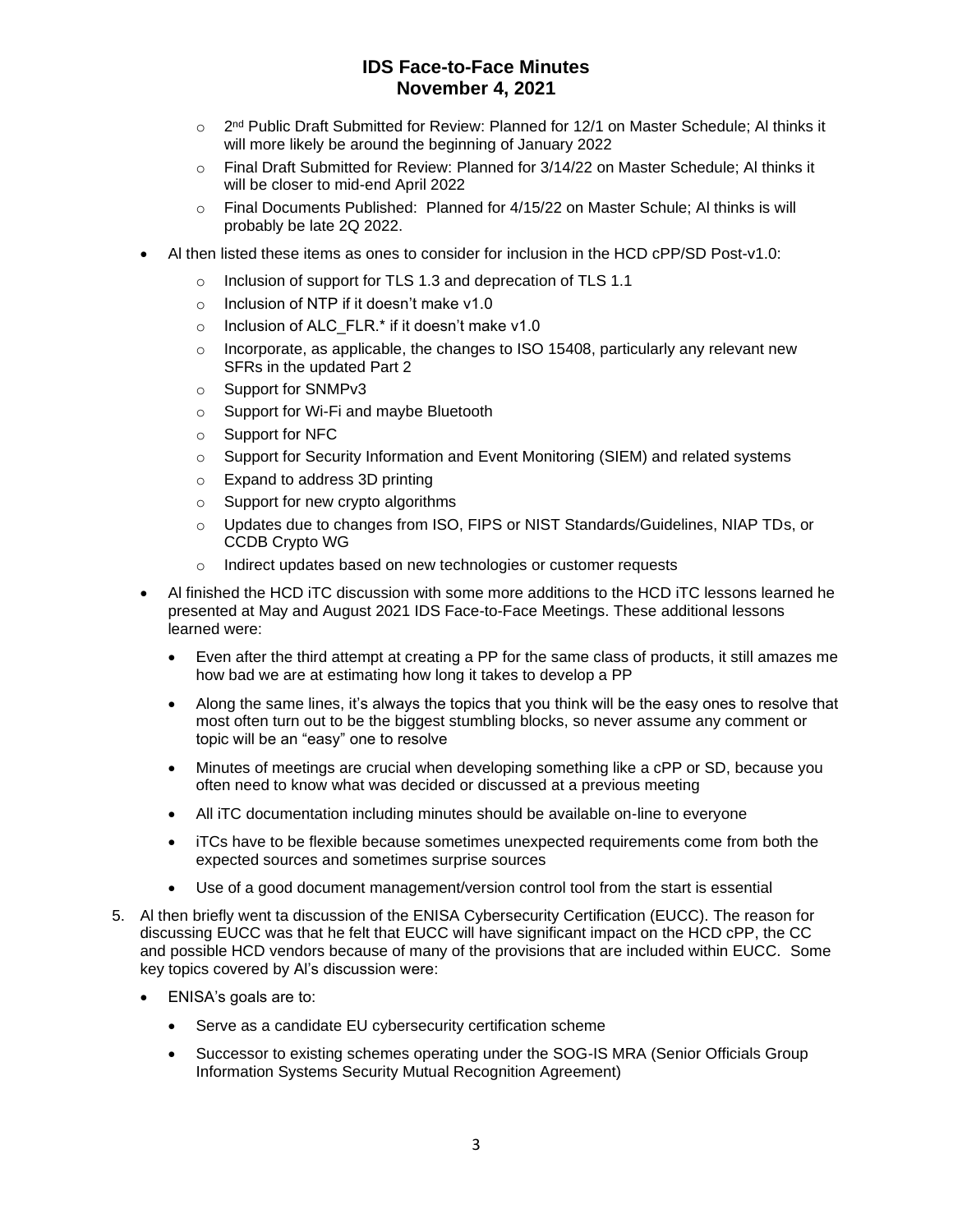- Base it on the Common Methodology for Information Technology Security Evaluation, and corresponding standards, respectively, ISO/IEC 15408 and ISO/IEC 18045
- Cover the certification of any type of Information and Communications Technology (ICT) Product, Service or Process
- A couple of Key Definitions:
	- ICT product: an element or a group of elements of a network or information system
	- ICT service: a service consisting fully or mainly in the transmission, storing, retrieving or processing of information by means of network and information systems
	- ICT process: a set of activities performed to design, develop, deliver or maintain an ICT product or ICT service
- EUCC's scope is essentially "Cybersecurity Certification of ICT products according to ISO/IEC 15408 and the Common Criteria (CC)" and covers the assessment of vulnerabilities of cryptographic implementations into the security functionalities of an ICT product in accordance with the requirements of the evaluation criteria and methodology defined in the CC
- Al noted that the security objectives of EUCC in many ways mirror the security objectives of a HCD – protection of stored data, protection of data in transit, access control, auditing, secure updates, availability and security by design.
- EUCC maps every SFR in CC Part 2 and SAR in CC Part 3 to one of the Security Objectives. However, EUCC;s biggest impact is that it requires by default that every evaluation must include a Vulnerability Assessment via SAR Class AVA and must include SAR family ALC\_FLR Flaw Remediation.

The ALC FLR requirement has already been passed down as an edit to all iTCs. The HCD iTC decided that unless directed by either the Japanese of Korean Schemes we will not include one of the ALC FLR SARs in HCD cPP v1.0 but it will definitely be in the next update.

- EUCC is based on the use of EALs per CC Part 3. Vulnerability Assessment is based on two assurance levels – Substantial and High. The definitions of the two assurance levels are determined by the assurance activities associated with them as follows:
	- Requires that European cybersecurity certificate that refer to assurance level 'substantial' shall provide assurance that:
		- ICT products, services and processes meet corresponding security requirements, including security functionalities
		- Have been evaluated at a level intended to minimize known cybersecurity risks, and the risk of incidents and cyberattacks carried out by actors with limited skills and resources
		- Evaluation activities to be undertaken include:
			- At least a review to demonstrate the absence of publicly known vulnerabilities
			- Testing to demonstrate that the ICT products, ICT services or ICT processes correctly implement the necessary security functionalities
	- Requires that European cybersecurity certificate that refer to assurance level 'high' shall provide assurance that:
		- ICT products, services and processes for which that certificate is issued meet the corresponding security requirements, including security functionalities
		- Have been evaluated at a level intended to minimize the risk of state-of- the-art cyberattacks carried out by actors with significant skills and resources
		- Evaluation activities to be undertaken shall include at least the following:
			- Review to demonstrate the absence of publicly known vulnerabilities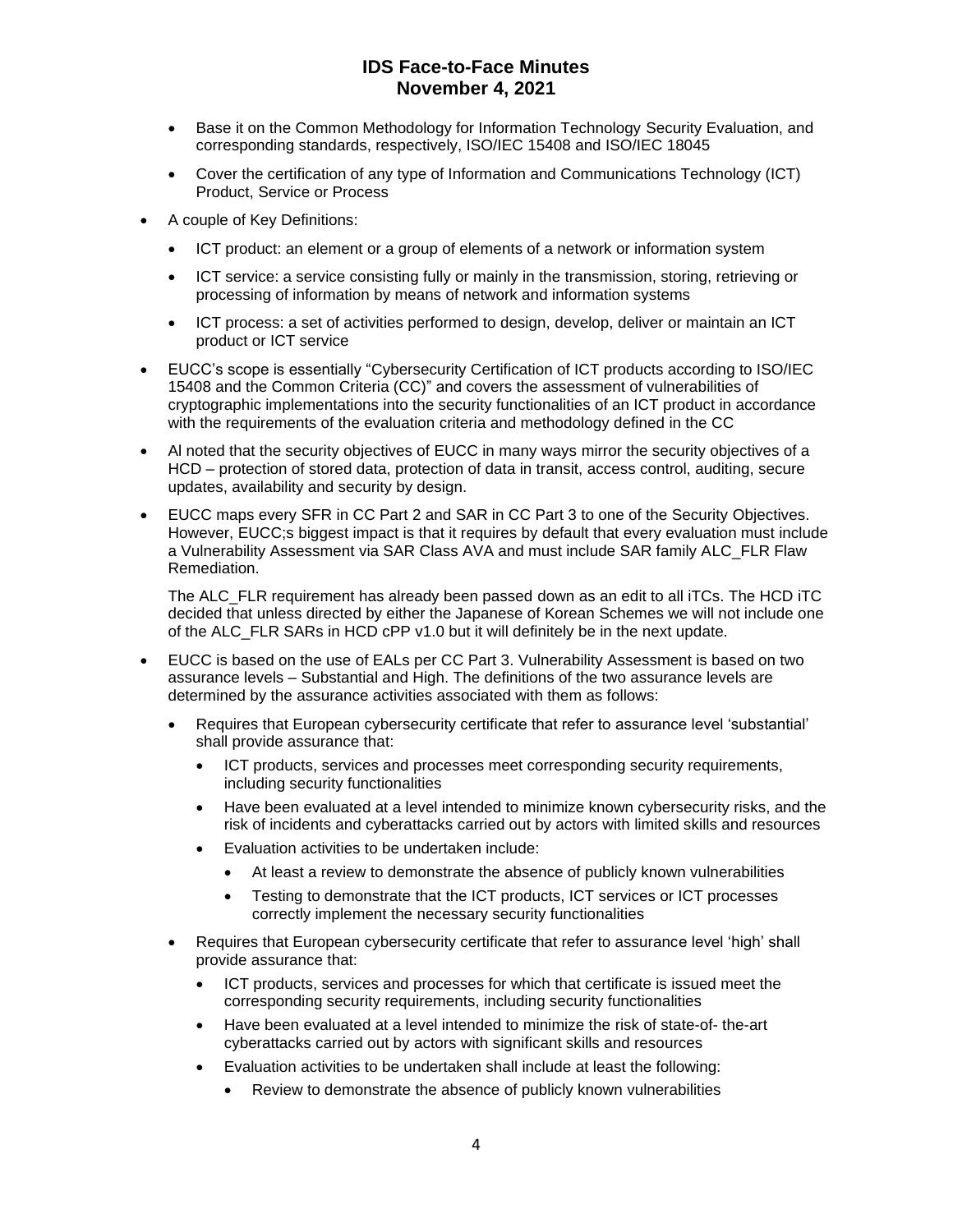- Testing to demonstrate that the ICT products, services or processes correctly implement the necessary security functionalities at the state of the art
- Assessment of their resistance to skilled attackers, using penetration testing
- EUCC includes a detailed process for handling vulnerabilities found in an ICT product after a certificate for that product is issued. What Al found interesting is the strict time limits associated with the process, such as:
	- If the vendor detects a possible vulnerability in the ICT product they have to notify the CB (that is the Scheme that certified the ICT product) within one business day of the possible vulnerability
	- Once the vendor determines that it is a vulnerability, they have to notify the CB of that fact within 5 business days
	- The CB has a max of 90 days to determine an agreed-upon fix date for the vulnerability
- Just like the vulnerability process EUCC has a "Non-Compliance" process again with what seemed like unreasonable fixed dates associated with it for "detected vulnerabilities or irregularities concerning the security of the certified ICT product that may have an impact on its compliance with the requirements related to the certification".
- EUCC has divided what CC calls "Assurance Maintenance" into four different activities Certificate Maintenance, Assurance Continuity (that's the parallel to Assurance Maintenance), Re-Assessment and Re-Evaluation.
	- The Certificate Maintenance Process can be initiated by either the manufacturer or provider of the ICT product or any other party. The CB validates whether some evaluation tasks are necessary before its review and decision, and if so the ITSEF (that's the Evaluation Lab) performs them. Based on CB review, the results of the continuous maintenance process can be anything from continuing the certificate without change up to suspending the certificate pending remedial action by the manufacturer or provider of the ICT product to even withdrawing the certificate,
	- The Assurance Continuity process is essentially identical to the Assurance Maintenance process performed against products certified against the CC.
	- Re-evaluation is essentially a new certification of the ICT product that reuses the results from the initial certification as the basis for the new certification.
	- Re-assessment is a new concept not in the CC. What it involves is the manufacturer or provider of the ICT product asking for the TOE to be re-assessed because the threat environment has changed. Only a vulnerability analysis is done and only on the new threat model and any vulnerabilities that arise from the new threats. The result is a re-assessment report for the TOE.
- EUCC requires that each CB be peer reviewed once every 5 years using a sample of 5% of the ICT products/services/processes certified with a least one ICT product that had been certified in the last year.
- EUCC has a documented patch management process based on four patch levels:
	- Patch Level 1: where the TOE is part of a bigger ICT product, and product parts not affecting the TOE may be patched whenever required
	- Patch Level 2: for minor changes
	- Patch Level 3: application of Assurance Continuity for a major change
	- Critical Process Flow: for changes where an attack is already possible to be exploited or update is critical and needs to be released urgently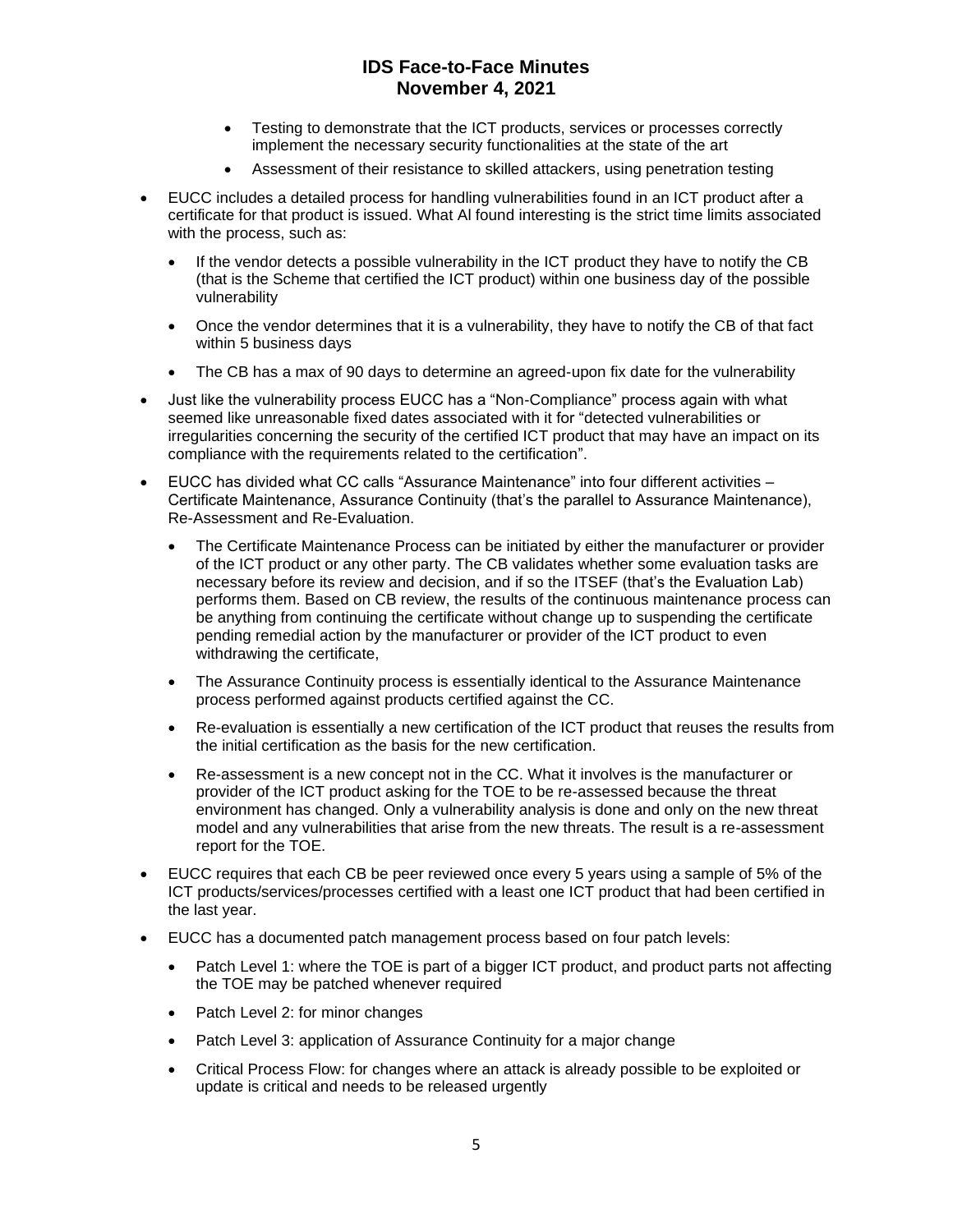This process defines what actions are to be performed by the manufacturer and CB at each Patch Level.

- EUCC is expected to become fully operational in 1H 2022, although there will be a transition period. Al indicated that this will have both short-term and long-term impacts on iTCs, possibly on the CC and maybe even on HCD vendors. For example, given all the provisions of EUCC (there are a lot more in EUCC than what was presented here) it is very possible that once EUCC goes into effect HCD vendors may be forced to do two product certifications, one in North America against the CC and one in Europe against EUCC. We are already seeing the impact of the ALC\_FLR requirement on the HCD cPP. Finally, we have no idea what provisions of EUCC may eventually get incorporated into ISO 15408 and may be adopted by one of the Schemes outside of Europe such as NIAP. It will be interesting to follow EUCC to see where this all leads.
- 6. Al's final presentation was on the efforts to update ISO/IEC 15408 and ISO/IEC 18405 (the two CC Standards).
	- The current framework, which is the 3<sup>rd</sup> Edition, contains the following:
		- A framework (ISO/IEC 15408 Part 1) that explains how to generate specifications that can be evaluated by Labs under scheme policies
			- Protection Profiles (PP) (product-type specification of requirements)
			- Security Targets (ST) (product-level specification of requirements)
		- Catalogues of security requirements
			- Functional security requirements (Part 2)
			- Assurance security requirements (Part 3)
			- How to evaluate a Security Target or PP
				- Core methodology for evaluation (ISO/IEC 18045)
	- What is being developed now is the  $4<sup>th</sup>$  Edition of the two standards which has the following key updates:
		- Security evaluation approaches allowing both:
			- Specification-based : Exact Conformance added
			- Attack-based : "Traditional EAL approach"
		- Addition of modularity and composition techniques to the model
		- Enhanced specification for packages
		- Updated Security Policy definition
		- Updated to include state-of-the art for the highest levels of evaluation (EAL 6 and EAL 7)
	- The concept of "Specification-based" vs. "Attack-based" evaluations is essentially that the original CC model as defined in the  $3<sup>rd</sup>$  Edition with EALs (that for example is what EUCC bases its certifications on) uses the "Attack-based" approach, which is based on:
		- Use if Strict/Demonstrable Conformance and EALs
		- TOE type-specific evaluation methods
		- All evaluated TOEs are protected against a given set of threats
		- Allows for additions to assurance activities beyond what is in EALs

On the other hand, "Specification-based" evaluations, which the HCD cPP/SD use, are based on:

• :Exact conformance, direct rationale PPs, TOE and SFR-specific evaluation methods